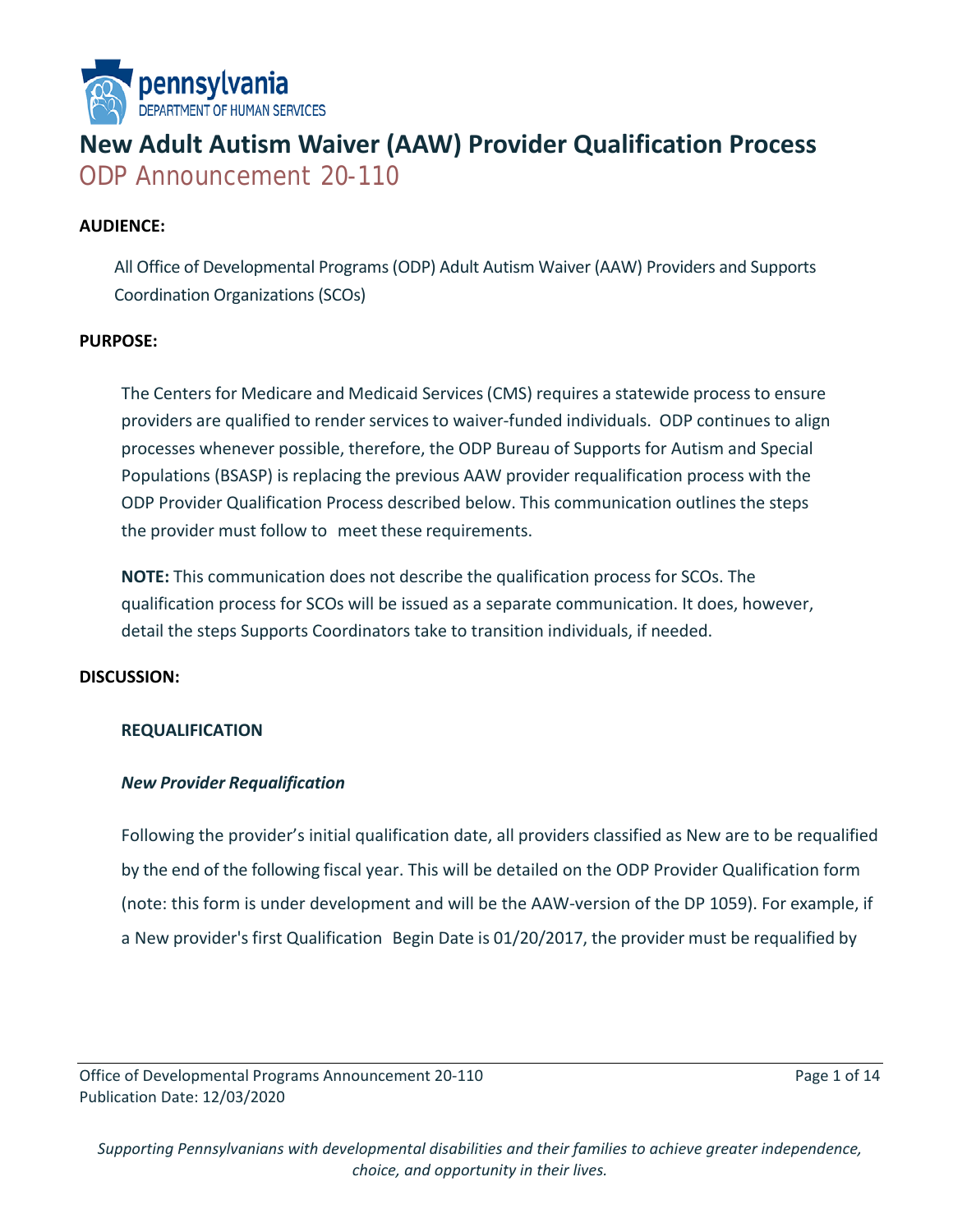06/30/2018, which is the end of the following fiscal year. A New provider's status is updated from New to Existing after the provider is requalified.

# **Existing Provider Requalification Cycle**

Previously, AAW providers were requalified during annual monitoring and the Quality Assessment and Improvement (QA&I) process. All activities associated to the AAW provider requalification process will now occur during the ODP Provider Qualification Process.

Once a provider is classified as **Existing**, the provider is to be requalified on a three-year cycle based upon the last digit of the provider's MPI number (see chart below\*).

|                |          | Last digit of |                   |        | Last digit of |
|----------------|----------|---------------|-------------------|--------|---------------|
| <b>Cycle 2</b> |          | <b>MPI</b>    | <b>Cycle 3</b>    |        | <b>MPI</b>    |
|                |          |               |                   | FY 23- |               |
| Year 1         | FY 20-21 | $0 - 2$       | Year 1            | 24     | $0 - 2$       |
|                |          |               |                   | FY 24- |               |
| Year 2         | FY 21-22 | $3 - 5$       | Year 2            | 25     | $3 - 5$       |
|                |          |               |                   | FY 25- |               |
| Year 3         | FY 22-23 | $6 - 9$       | Year <sub>3</sub> | 26     | $6-9$         |

\*Note: the timelines for Cycle 2 of Provider Requalification will be slightly different from the timelines for Cycle 2 of QA&I due to when the requalification process is starting and the corresponding Fiscal Year.

For example: An existing provider with an MPI number of 22345678**2**, must be requalified by the end of that fiscal year, 06/30/2021.

Office of Developmental Programs Announcement 20-110 **Page 2 of 14** Page 2 of 14 Publication Date: 12/03/2020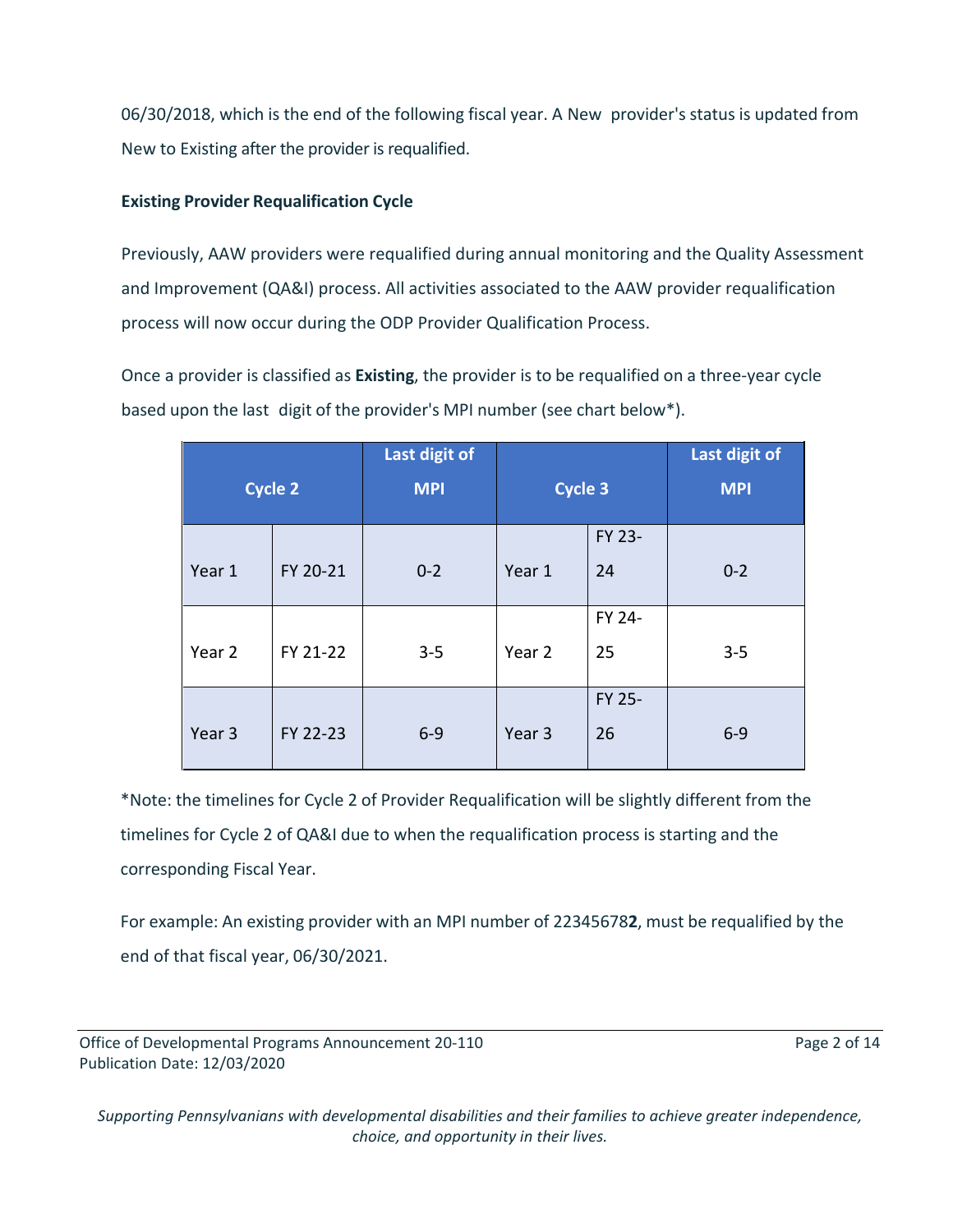By 5/1, sixty days prior to the provider's qualification 6/30 end date, the Qualification Status will change to **Expiring**. If the provider is not requalified by the end of the fiscal year (6/30), the Qualification Status will change to **Expired**.

The service qualification statuses are as follows:

•**Qualified:** The provider meets ODP's qualification requirements

•**Expiring:** The status changes from **Qualified** to **Expiring** on 05/01, if the provider has not been requalified

•**Expired:** The status changes from **Expiring** to **Expired** on 07/01, if the provider has not been requalified

•**Not Requalified:** The status changes from **Qualified** or **Expiring** to **Not Requalified**, if the provider no longer meets ODP's qualification requirements by 6/30

•**Not Qualified:** The status changes from **Not Requalified** to **Not Qualified** on 07/01 or ODP can change the status to **Not Qualified** at any time, if the provider's qualification is being terminated

Providers must submit the ODP Provider Qualification form and the Provider Qualification Documentation Record (to be issued in a later communication) with all required supporting documentation by March 31st of the year that their requalification is due. Failure to meet this deadline will affect ODP's ability to designate the provider as "qualified" by the "Due Date" of April 30. The updated ODP Provider Qualification Documentation Record contains all instructions and qualification requirements.

Upon receipt of a provider's qualification documentation, ODP will review all materials and determine if qualification standards are met. If the provider fails to include all the required qualification documentation in their submission, ODP will notify the provider by email of the missing elements within 10 business days of receipt. If the provider has met all required qualification standards as evident by the documentation submitted, ODP will consider the

Office of Developmental Programs Announcement 20-110 **Page 3 of 14** Page 3 of 14 Publication Date: 12/03/2020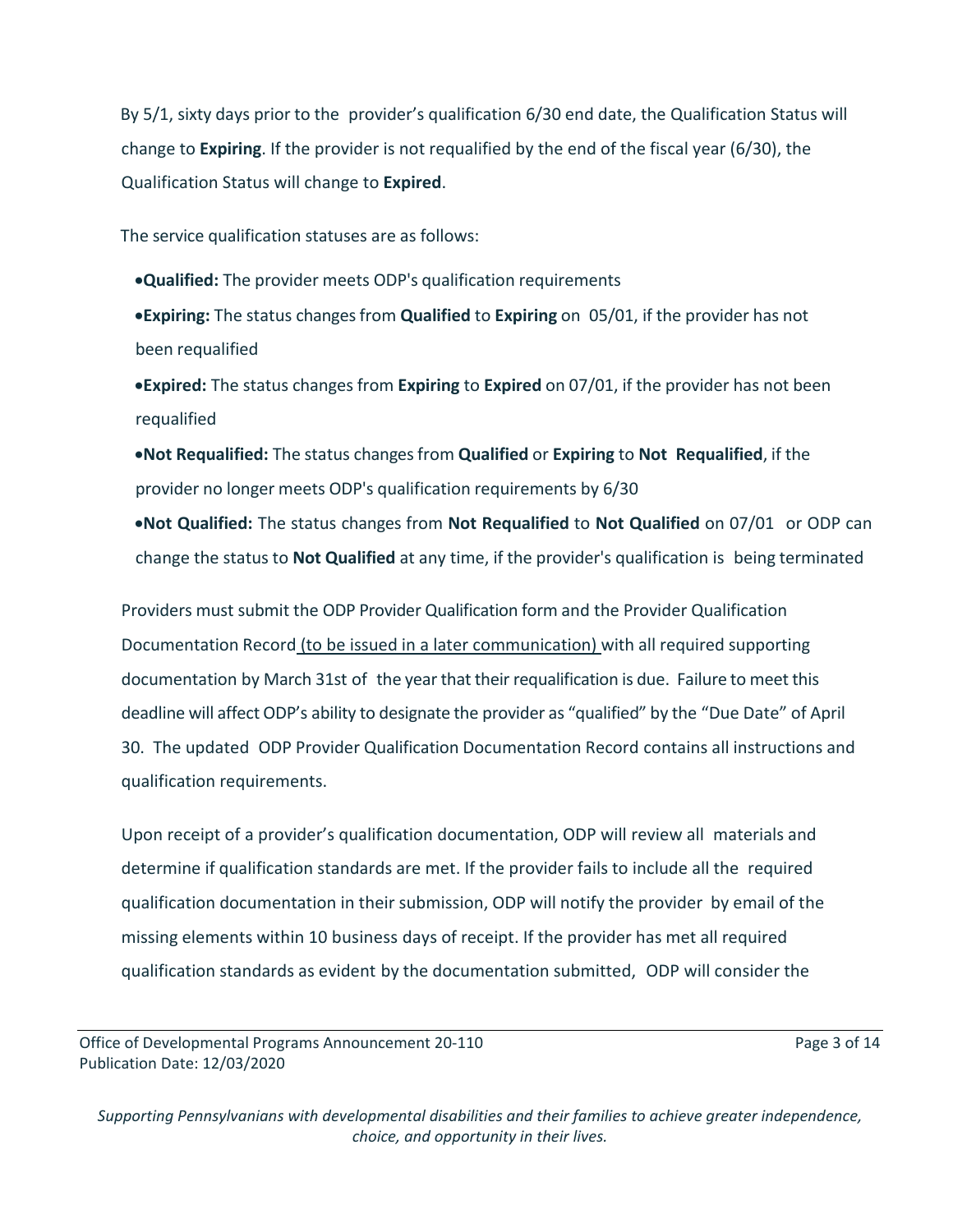provider as **Qualified**. ODP will sign the ODP Provider Qualification form and email the completed form to the provider within 30 days of the provider's submission.

Providers who are not considered to be **Qualified** by April 30 will be automatically designated as **Expiring** on May 1. Service segments for the next fiscal year will not be authorized in HCSIS for the specialtiesthat are **Expiring**, and the provider may be required to participate in transitional planning for their waiver individuals. If the provider has not been requalified by June 30, the provider's **Expiring** status will change to **Expired** on July 1st and the provider will no longer be qualified to provide services or be paid for services provided on July 1 and after.

During a provider's requalification year, from February 1 through June 30, ODP will change the service specialty status from **Qualified** or **Expiring** to **Not Requalified** if the provider no longer meets ODP's qualification requirements or is no longer interested in maintaining a qualification status for that service specialty.

#### **REQUALIFICATION NONCOMPLIANCE PROCESS AND TIMELINES**

**TIMELINE ACTIVITY FEBRUARY 1 to MARCH 31** This date range is the timeframe providers/vendors must submit their ODP Provider Qualification form, Provider Qualification Documentation Record and supporting documentation to ODP. **APRIL 1**  ODP will send warning e-mails to providers/vendors who have not submitted their required documentation. **APRIL 30, \*\*DUE DATE\*\*** Providers/vendors who have not submitted their documentation by April 30 will be considered out of compliance with ODP waiver and regulation requirements

The chart on the following two pages summarizes the requalification process and timelines.

Office of Developmental Programs Announcement 20-110 **Page 4 of 14** Page 4 of 14 Publication Date: 12/03/2020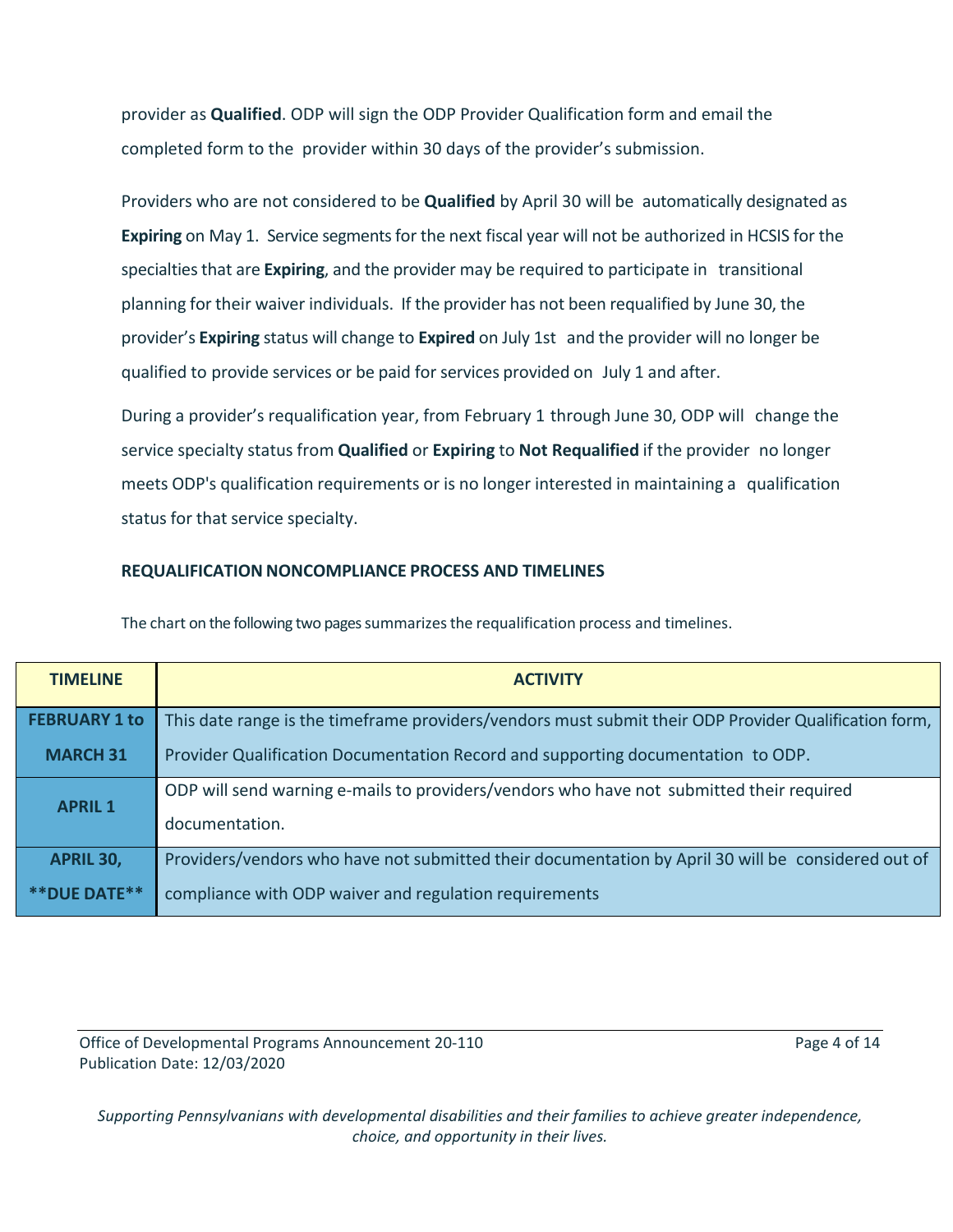| <b>TIMELINE</b> | <b>ACTIVITY</b>                                                                                                                |  |  |  |  |
|-----------------|--------------------------------------------------------------------------------------------------------------------------------|--|--|--|--|
|                 | ODP will identify providers/vendors not requalified by this date. If the provider/vendor has not been                          |  |  |  |  |
| <b>MAY1</b>     | <b>Qualified or Not Requalified</b> by April 30, then on May 1, the qualification status of those specialties                  |  |  |  |  |
|                 | that have not been confirmed for the provider/vendor will change to Expiring.                                                  |  |  |  |  |
|                 | ODP can still consider a provider/vendor as <b>Qualified</b> until the end of the fiscal year (June 30 <sup>th)</sup> , if the |  |  |  |  |
|                 | provider submits their qualification documentation.                                                                            |  |  |  |  |
|                 | ODP will send a "failure to comply" notification to providers/vendors who have been determined                                 |  |  |  |  |
|                 |                                                                                                                                |  |  |  |  |
|                 | to be out of compliance. The notification will inform providers/vendors that SCOs will begin                                   |  |  |  |  |
|                 | transition planning activities for an alternate provider/vendor in order to meet the assessed needs                            |  |  |  |  |
|                 | of the individual.                                                                                                             |  |  |  |  |
| <b>MAY 1 to</b> |                                                                                                                                |  |  |  |  |
| <b>MAY 15</b>   | ODP will notify the SCOs who have individuals receiving services to begin transition planning                                  |  |  |  |  |
|                 | activities.                                                                                                                    |  |  |  |  |
|                 |                                                                                                                                |  |  |  |  |
|                 | For family and individuals effected by the transition, ODP developed talking points for Support                                |  |  |  |  |
|                 | Coordinators (SCs). See APPENDIX A titled "Choosing an alternate provider - talking points for SC"                             |  |  |  |  |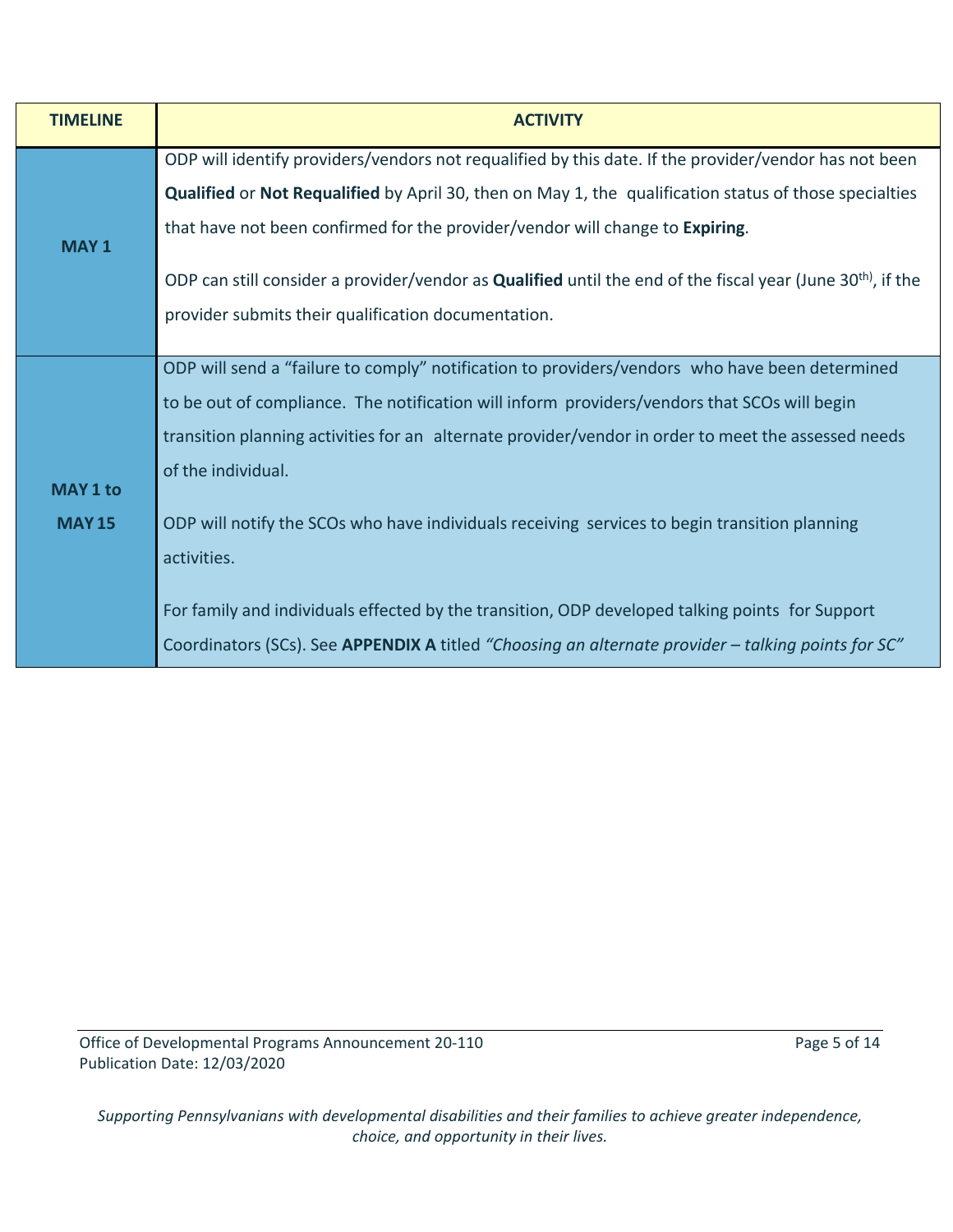| <b>TIMELINE</b>                   | <b>ACTIVITY</b>                                                                                              |  |  |  |  |
|-----------------------------------|--------------------------------------------------------------------------------------------------------------|--|--|--|--|
| <b>MAY15 to</b><br><b>JUNE 30</b> | • SCs will begin transition planning activities with waiver individuals, families, and the Individual        |  |  |  |  |
|                                   | Support Plan (ISP) teams for all waiver providers who have not submitted their qualification                 |  |  |  |  |
|                                   | materials by April 30                                                                                        |  |  |  |  |
|                                   | The intent of the transition planning activities is for SCs to offer individuals and families choice         |  |  |  |  |
|                                   | about alternate willing and qualified provider(s)                                                            |  |  |  |  |
|                                   | • Providers/Vendors that are out of compliance with provider qualification requirements may still            |  |  |  |  |
|                                   | qualify during this timeframe; however, there is no guarantee the existing provider/vendor will              |  |  |  |  |
|                                   | continue service delivery to the individual because he or she may select a new willing and                   |  |  |  |  |
|                                   | qualified provider to render services                                                                        |  |  |  |  |
|                                   | • If, during planning activities, the waiver individual chooses to begin service with an alternate           |  |  |  |  |
|                                   | willing and qualified provider prior to July 1, the current provider will be end-dated accordingly           |  |  |  |  |
|                                   | in the ISPs in HCSIS. When an individual chooses to transition to another provider, the current              |  |  |  |  |
|                                   | provider must participate in transitioning activities as per Chapter 6100.302.                               |  |  |  |  |
| <b>JUNE 30</b>                    | Providers/vendors who are not Qualified by June 30, will be considered out of compliance                     |  |  |  |  |
| <b>Expiration Date</b>            | regarding ODP requalification standards.                                                                     |  |  |  |  |
| <b>JULY 1</b>                     | Effective July 1, the following actions will occur:                                                          |  |  |  |  |
|                                   | • ODP will confirm which providers/vendors are in Expired status                                             |  |  |  |  |
|                                   | • ODP will review all providers in Expired status to determine steps to resolve any outstanding              |  |  |  |  |
|                                   | issues. Service authorizations will not be carried forward to the new fiscal year in ISPs. Both the          |  |  |  |  |
|                                   | provider's/vendor's service offerings in HCSIS and PROMISe <sup>™</sup> enrollment(s) will be end dated June |  |  |  |  |
|                                   | 30 by ODP. When this action occurs, the provider/vendor will no longer be able to receive payment            |  |  |  |  |
|                                   | for services rendered to individuals enrolled in the waivers.                                                |  |  |  |  |

Office of Developmental Programs Announcement 20-110 Page 6 of 14 Publication Date: 12/03/2020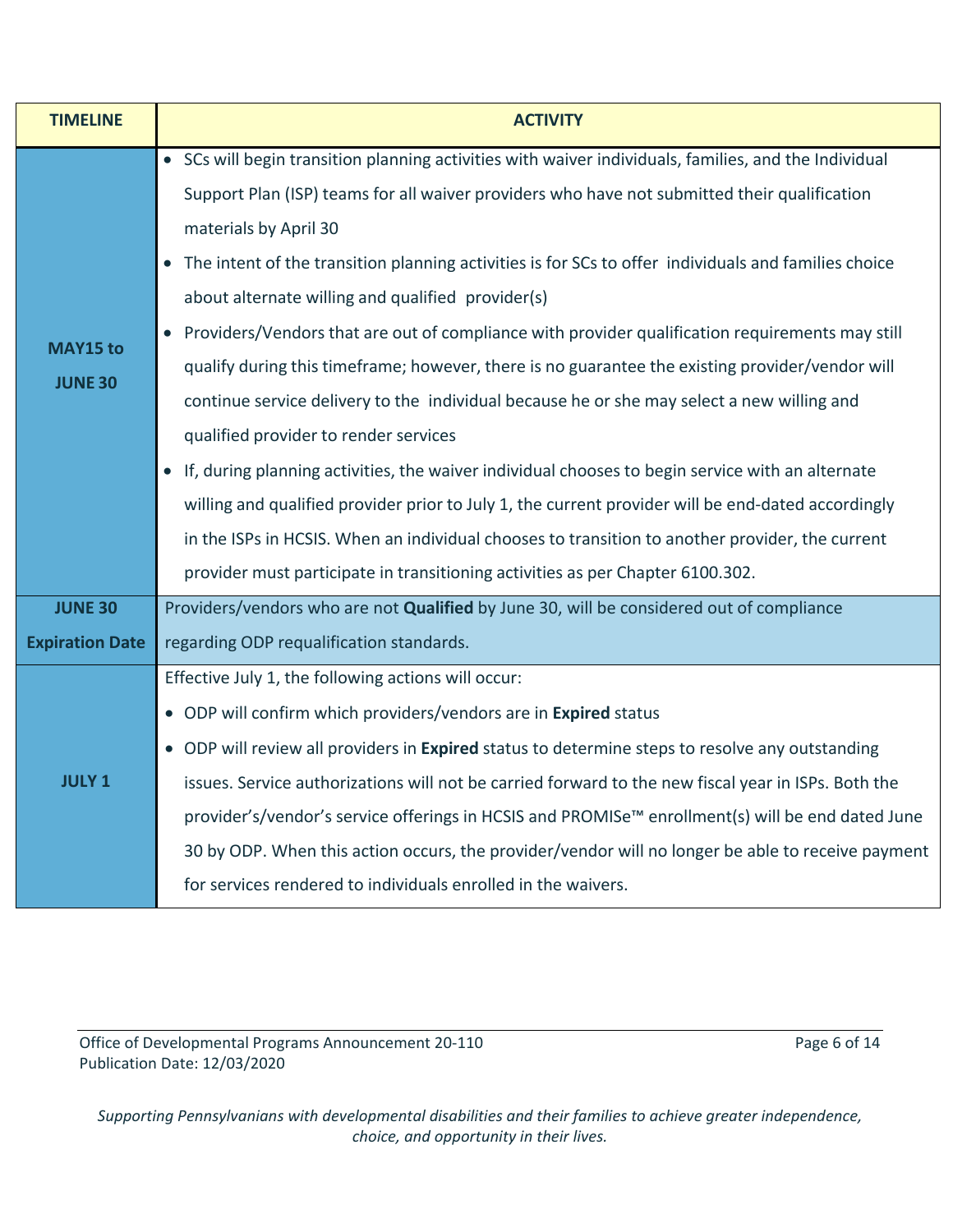# **SCO Action – Facilitating Transition Planning**

ODP will inform the SCO when the provider/vendor has not submitted their qualification documentation by the due date of April 30.

Once notification has been received by the SCO the following actions should be performed:

- Informing the individual and family that the provider/vendor was not qualified by the due date and is at risk of not being able to render services as of July 1
- Generate a list of available qualified providers who are willing and able to render the same service. This can be done by presenting the AAW Supports and Services Directory.
- Schedule an ISP team meeting with the individual and family to review the list of providers that are qualified, willing, and able to provide a service necessary to support the individual's assessed needs and outcomes
- The individual shall exercise choice in the selection of qualified providers. To support this, the SCO will share the list of providers with the individual and family and instruct them to review the list. The SCO documents this activity in service notes in HCSIS
- If the individual chooses a new provider, inform them that you will be sending a referral to the selected provider. The SC is responsible for making prompt referrals to the providers selected by the individual. The SCO documents this activity in the service notes in HCSIS
- If at any point during the transition planning an alternate provider is not identified, the SCO should be in contact with ODP

The SC should utilize **"Choosing an Alternate Provider - SC Talking Points for Facilitation"** in

Office of Developmental Programs Announcement 20-110 Page 7 of 14 Publication Date: 12/03/2020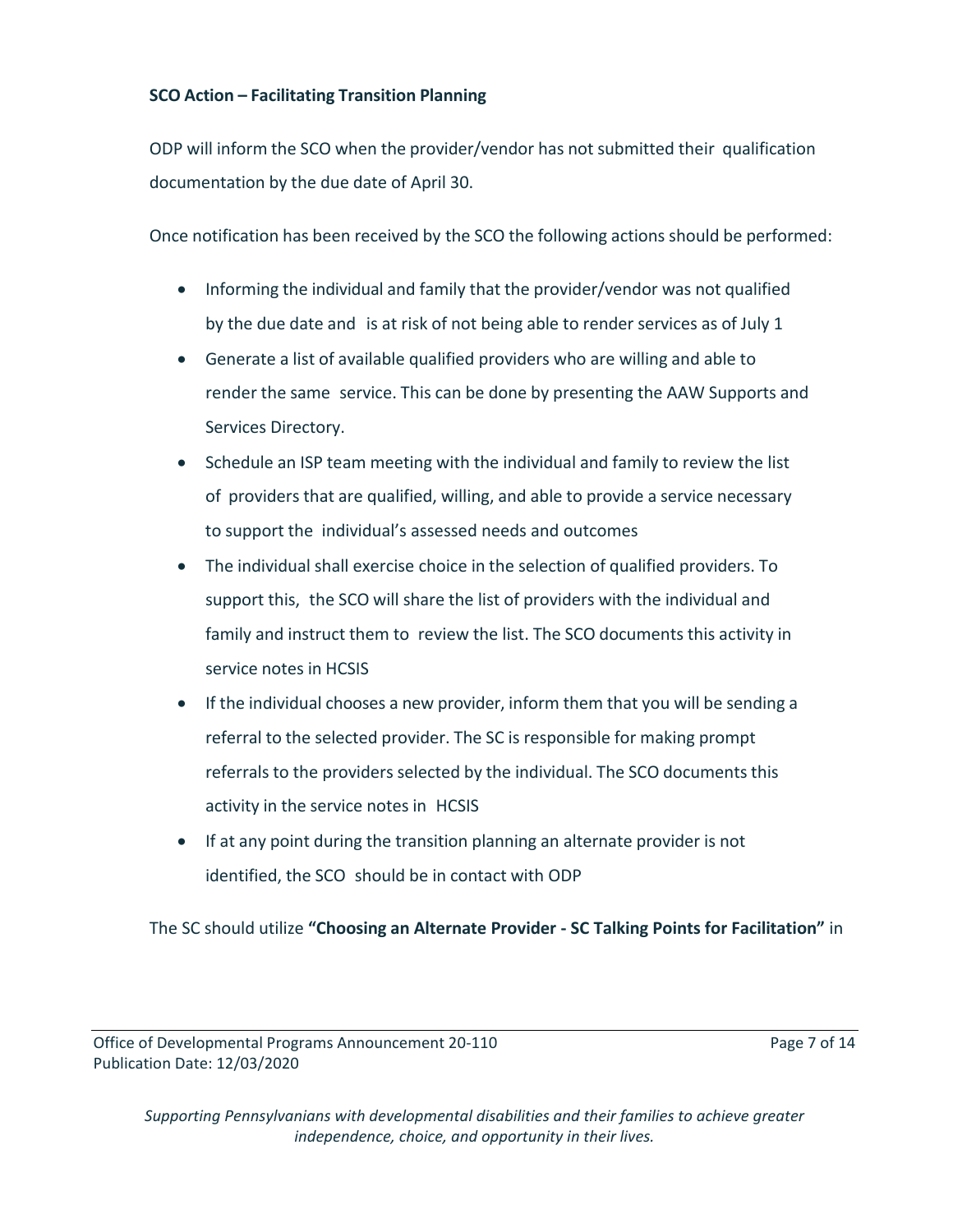**APPENDIX A** of this communication to guide their discussion with the individual/family.

# **PROVIDER APPEALS**

When a provider/vendor's qualification status changesto **Expired**, therefore unable to receive waiver payments for services rendered, the provider/vendor has appeal rights under 55 Pa. Code Chapter 41 (Medical Assistance Provider Appeal Procedures). For providers/vendorsthat are **Expired** effective July 1, ODP will notify the provider/vendor describing ODP's attempts to bring the provider into compliance and instructions on how a provider may file an appeal. The SCO will be copied on this letter.

Any provider with intent to voluntarily discontinue PROMISe™ enrollment to render AAW services with ODP must notify the AAW Enrollment Lead at [RA-PWBASPROVENROLL@pa.gov.](mailto:RA-PWBASPROVENROLL@pa.gov)

# **DIRECT VENDORS AND ORGANIZED HEALTH CARE DELIVERY SYSTEMS**

Providers enrolled as direct vendors and providers that serve as Organized Health Care Delivery Systems (OHCDS) ensure that all qualification standards are met prior to the provision of any service. During requalification, direct vendors and providers serving as OHCDS will include vendor qualification information for all vendor services rendered or paid since their previous requalification on their submitted Provider Qualification Documentation Record.

# **QUALIFICATION OF NEW SERVICE SPECIALTIES**

An ODP enrolled provider can become qualified for new specialties at any time throughout a given year. To do so, providers must submit qualification documentation (updated ODP Provider Qualification form, Provider Qualification Documentation Record and required supporting documentation) to the AAW Provider Enrollment Lead at [RA-](mailto:RA-PWBASPROVENROLL@pa.gov)

Office of Developmental Programs Announcement 20-110 Page 8 of 14 Publication Date: 12/03/2020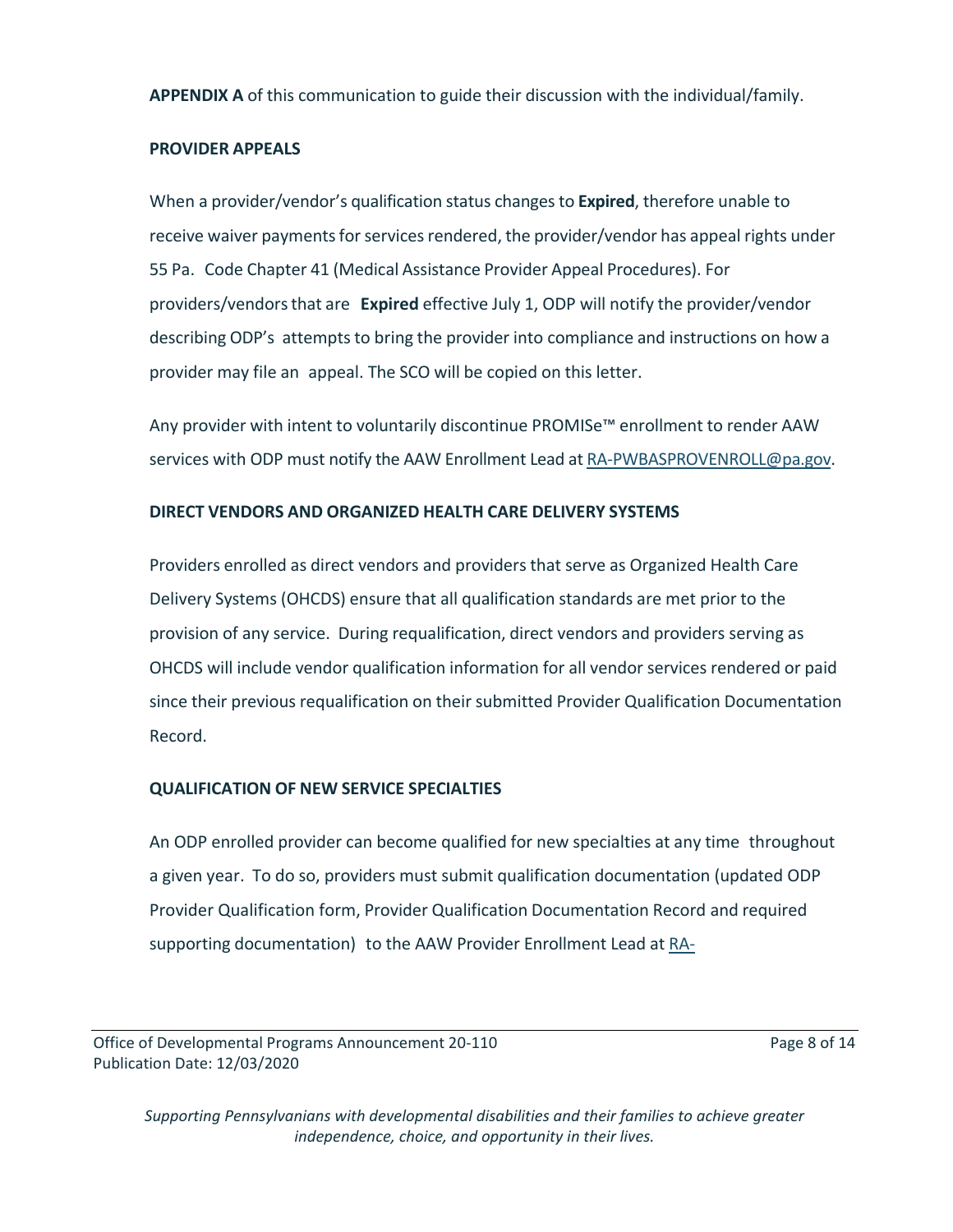[PWBASPROVENROLL@pa.gov](mailto:RA-PWBASPROVENROLL@pa.gov) for review. If the provider does not submit all the required qualification documentation for the service specialties requested, the AAW Provider Enrollment Lead will notify the provider by email of missing or incorrect documentation within 10 business days of submission. If the provider meets all required qualification standards as evident by the documentation submitted, the AAW Provider Enrollment Lead will approve and date the ODP Provider Qualification form and return it to the provider by email within 30 days of the provider's submission.

When adding new service locations, the enrollment application and all required supporting documentation must be submitted through the On-line Provider Enrollment Application System. The only exception would be if the site already exists in HCSIS through a different program office.

When adding new unlicensed service specialties to EXISTING active service locations, the provider submits the ODP Provider Qualification form and supporting documentation with the "Service Close Specialty Add Form" found on the MyODP website to [RA-](mailto:RA-PWBASPROVENROLL@pa.gov)[PWBASPROVENROLL@pa.gov.](mailto:RA-PWBASPROVENROLL@pa.gov)

If the provider is adding a licensed specialty, the provider must also submit their license.

When adding new services to an EXISTING closed site in PROMISe<sup>™</sup>, the provider submits a "reactivation" application for the service location using the On-line Provider Enrollment Application System, with the new list of specialties as well as any prior specialties.

The Office of Medical Assistance Programs reviews and processes the application. The AAW Enrollment Lead reviews each enrollment application processed and adds and authorizes all services in HCSIS. The AAW Provider Tracker will be updated with the qualification date(s) according to the date the specialty is effective in PROMISe™.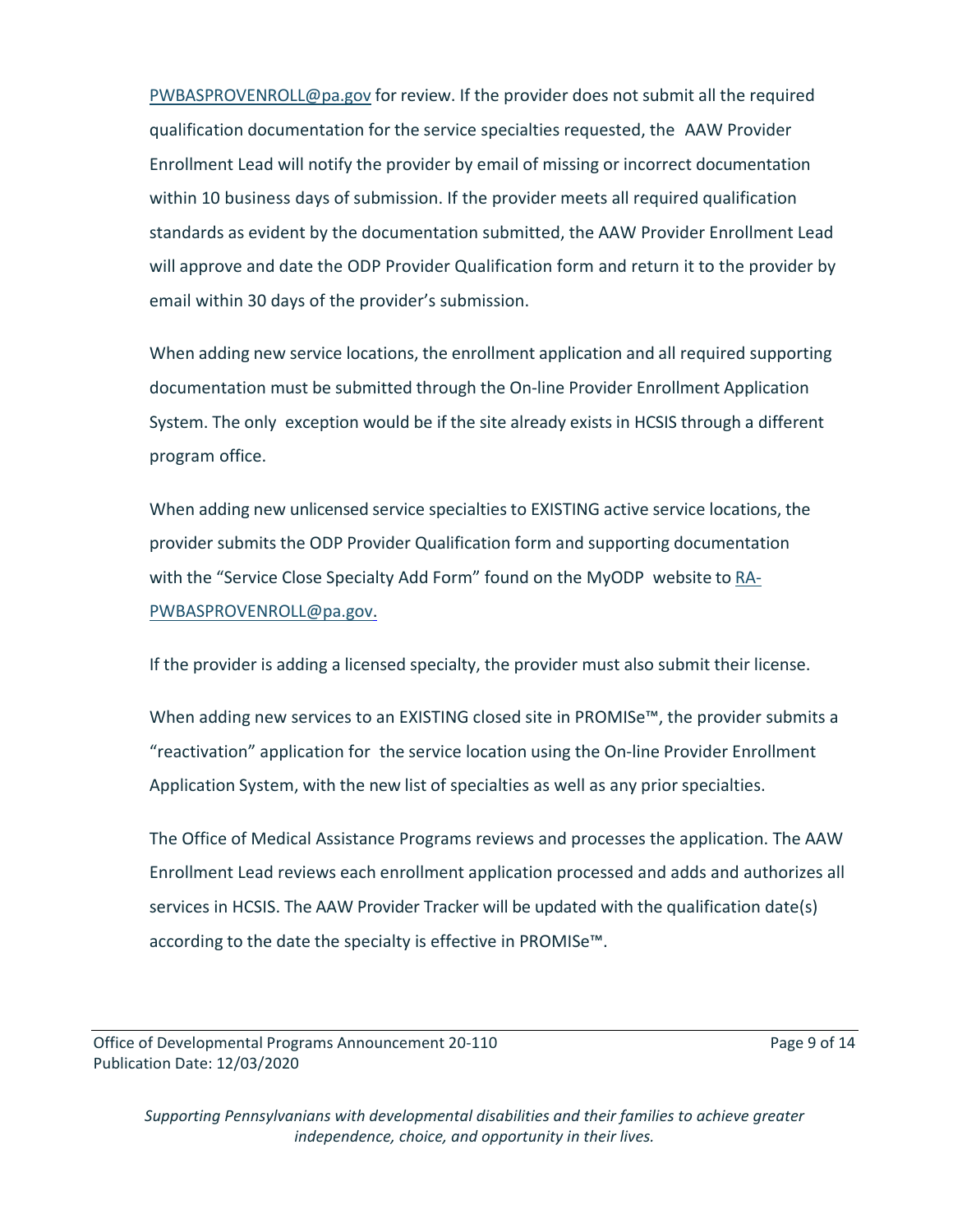The provider will receive written verification from PROMISe™ of the newly enrolled service specialties added to HCSIS within a week of the application being approved.

During requalification, providers can be marked qualified for new specialties on the ODP Provider Qualification form by the AAW Enrollment Lead. However, providers will need to take steps to enroll the new service specialty into a service location before being considered "enrolled" in a service.

#### **ENROLLMENT**

The ODP Provider Qualification form is used for multiple enrollment submissions until the date of expiration of the form. The provider will maintain only one ODP Provider Qualification form by resubmitting the same form to the AAW Enrollment Lead each time it seeks qualification of additional specialties for enrollment. The provider must submit the most current ODP Provider Qualification form with each enrollment application.

#### **REVALIDATION**

Providers are required to revalidate service locations within 5 years of the initial date of enrollment and ongoing. Revalidation involves the submission of a new enrollment application through the On-line Provider Enrollment Application System. For the application to be approved, providers will need to attach an approved ODP Provider Qualification form that demonstrates qualification of all service specialties included in the revalidation enrollment application. For more information about the revalidation process, please review the Office of Medical Assistance Programs Bulletin Number [99-16-10](https://www.dhs.pa.gov/docs/Publications/Documents/FORMS%20AND%20PUBS%20OMAP/c_228794.pdf) [\(Revalidation](https://www.dhs.pa.gov/docs/Publications/Documents/FORMS%20AND%20PUBS%20OMAP/c_228794.pdf) of Medical Assistance (MA) Providers).

#### **SUBMISSION OF DOCUMENTATION**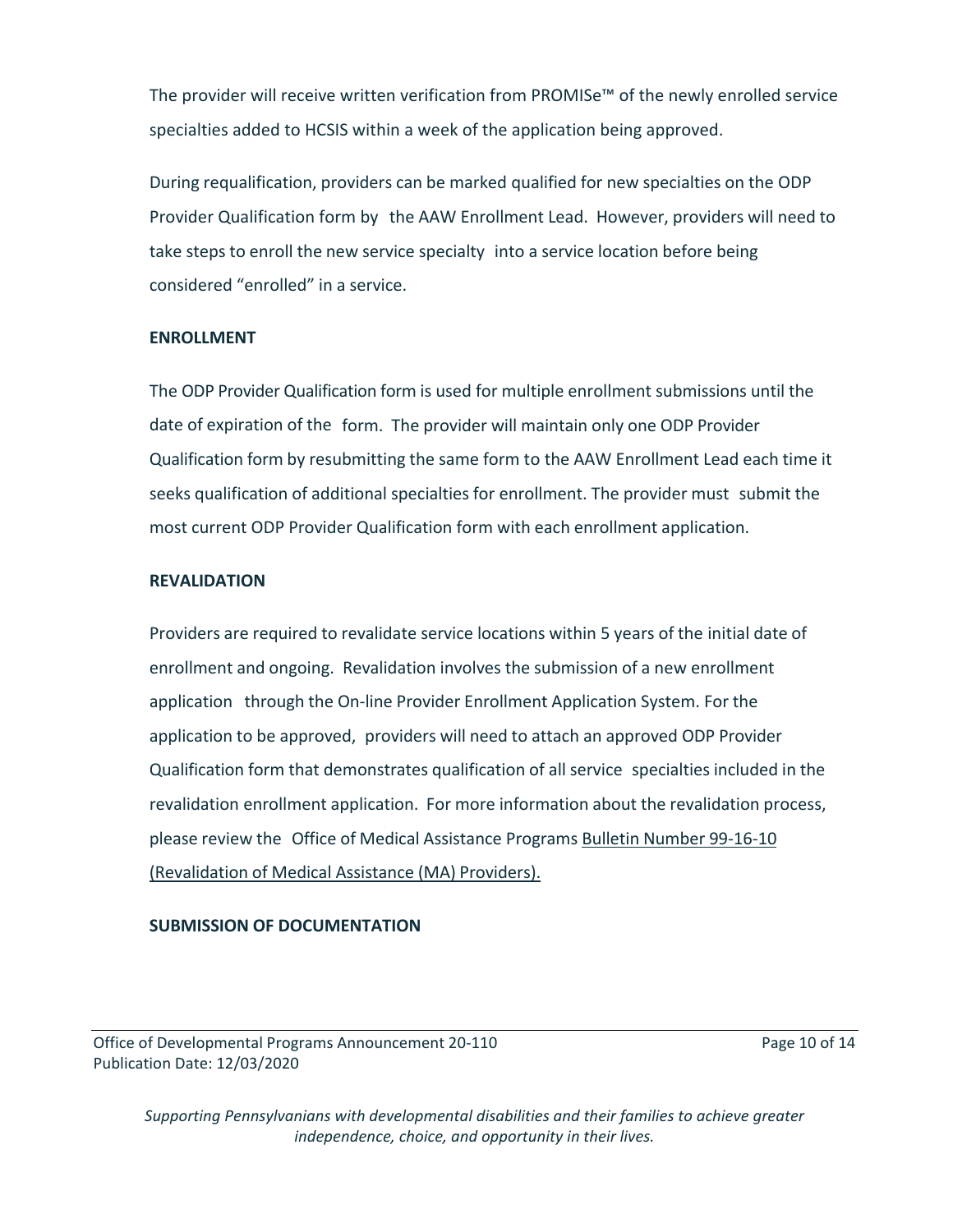Providers who serve individuals in both the AAW and the Consolidated, Person/Family Directed Support (P/FDS), and Community Living waivers should submit supporting documentation to both their Assigned AE and ODP. AAW-only providers should submit all supporting documentation to ODP's BSASP.

#### **TRAINING**

This session is targeted to ODP providers of AAW services to review the new Provider Requalification process which the ODP Bureau of Autism and Supports for Special Populations (BSASP) is starting in February 2021. The session will focus on the steps and requirements of the provider requalification process which all AAW providers will have to participate in at least once every three years.

Adult Autism Waiver (AAW) Provider Requalification Process

Tue, Jan 5, 2021

1:00 PM - 3:00 PM EST

#### [Registration Link](https://register.gotowebinar.com/register/4789783123895538447)

#### **PROVIDER CONTACT INFORMATION**

ODP is requesting that all Providers identify a primary and secondary contact person(s). The identified contact person(s) are the individual(s) who the entity has assigned to receive specific information related to the AAW qualification process including any unique electronic links, access to AAW qualification process specific information, ongoing direction and communication from ODP regarding the AAW qualification process, etc.

Office of Developmental Programs Announcement 20-110 Page 11 of 14 Publication Date: 12/03/2020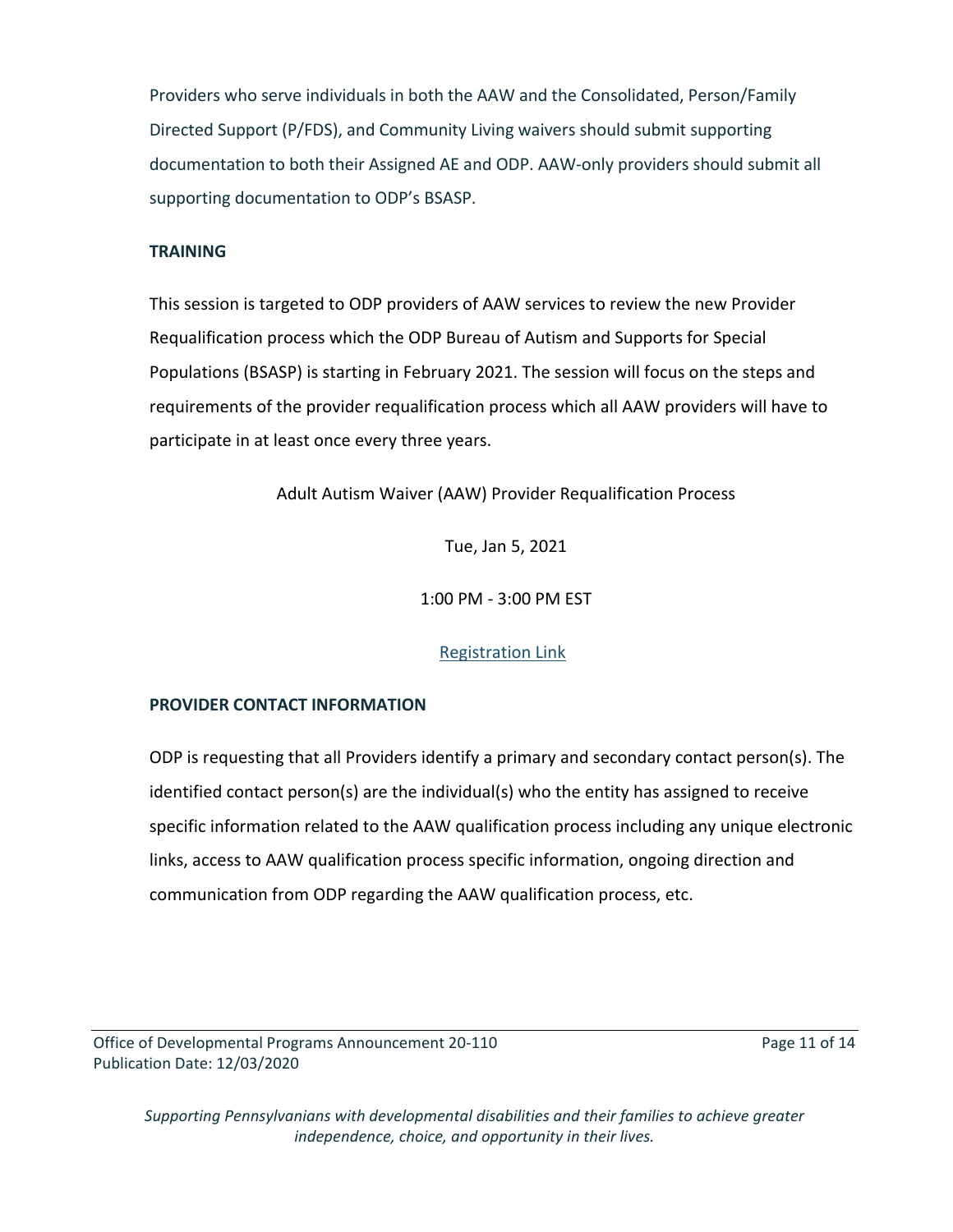# **All Providers must complete and submit their information using the link below by close of**

#### **business on January 15, 2021.**

[https://aawproviderscoqualscontacts.questionpro.com](https://aawproviderscoqualscontacts.questionpro.com/)

#### **RESOURCES**

55 Pa. Code Chapter 6100 Enrollment

#### **INQUIRIES**

For inquiries regarding this communication, contact the AAW Enrollment mailbox at: [RA-](mailto:RA-PWBASPROVENROLL@pa.gov)[PWBASPROVENROLL@pa.gov.](mailto:RA-PWBASPROVENROLL@pa.gov)

Office of Developmental Programs Announcement 20-110 Page 12 of 14 Publication Date: 12/03/2020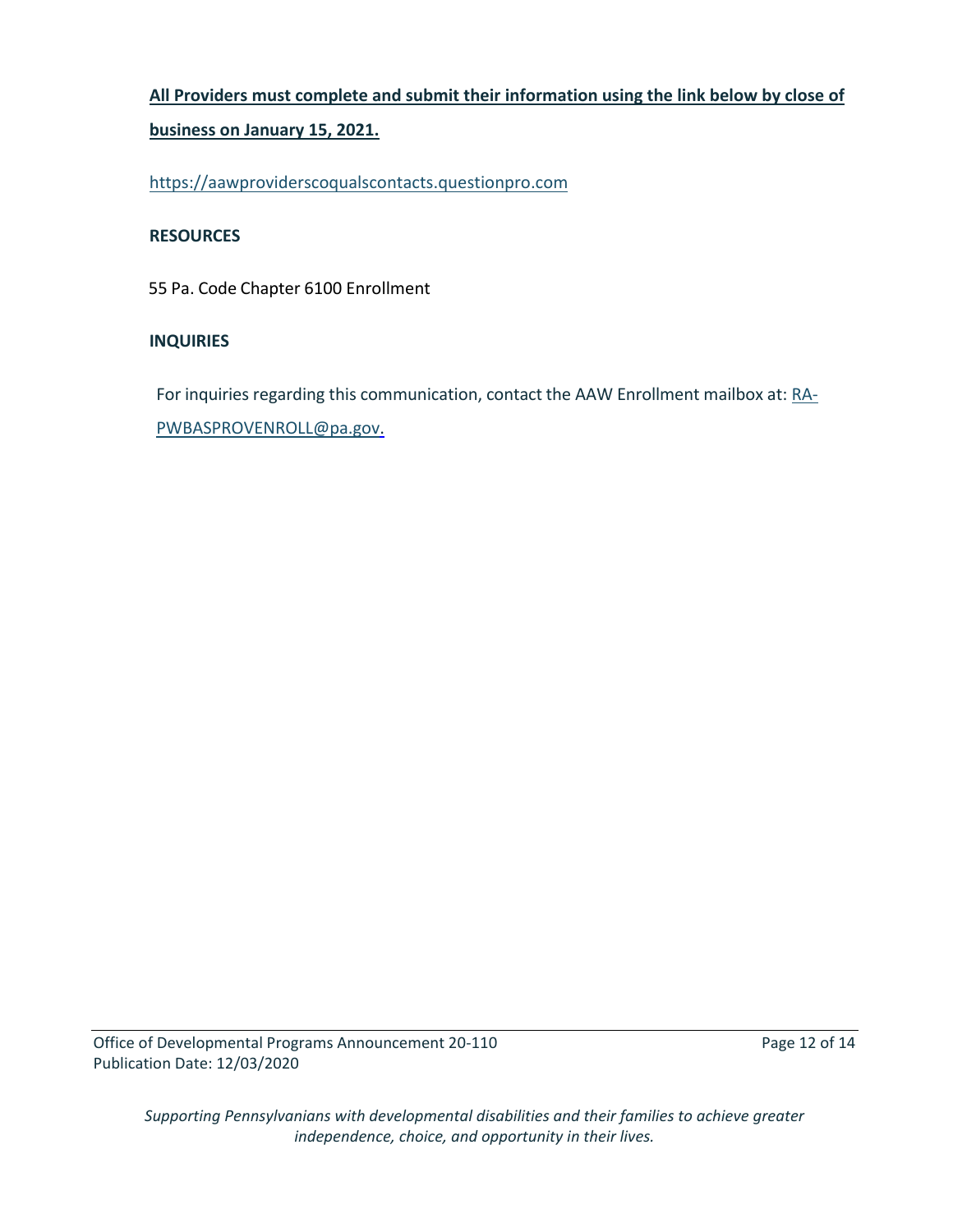

# **APPENDIX A: CHOOSING AN ALTERNATE PROVIDER – TALKING POINTS FOR SC**

# **Choosing an Alternate Provider**

- Individuals have choice of willing and qualified waiver providers.
- Provider **is in "Expiring" status as of** April 30, **Year**. They have until June 30, **Year** to become qualified; however, if not qualified by this date they will NOT be qualified to render services and will not be authorized in your Fiscal Year (FY) **20XX- 20XX** ISP. This means the provider will not be able to get paid for any services they provide since they will not be authorized.
- In order to ensure there is no gap in services you are being given the choice to select another qualified provider. In the event your current provider does not become qualified by June 30, **Year** you will be without services effective July 1, **Year** if you do not choose an alternate provider.
- The following providers are qualified and offer the services that you are receiving from your current provider. Please review this list and alert me of your choice to move forward (SCOs to use the AAW Supports and Services Directory).
- If you would like to proceed with transitioning to an alternate provider, I will send referrals.
- There is no guarantee of acceptance with a new provider as they must be willing to provide services to you.

Office of Developmental Programs Announcement 20-110 Page 13 of 14 Publication Date: 12/03/2020